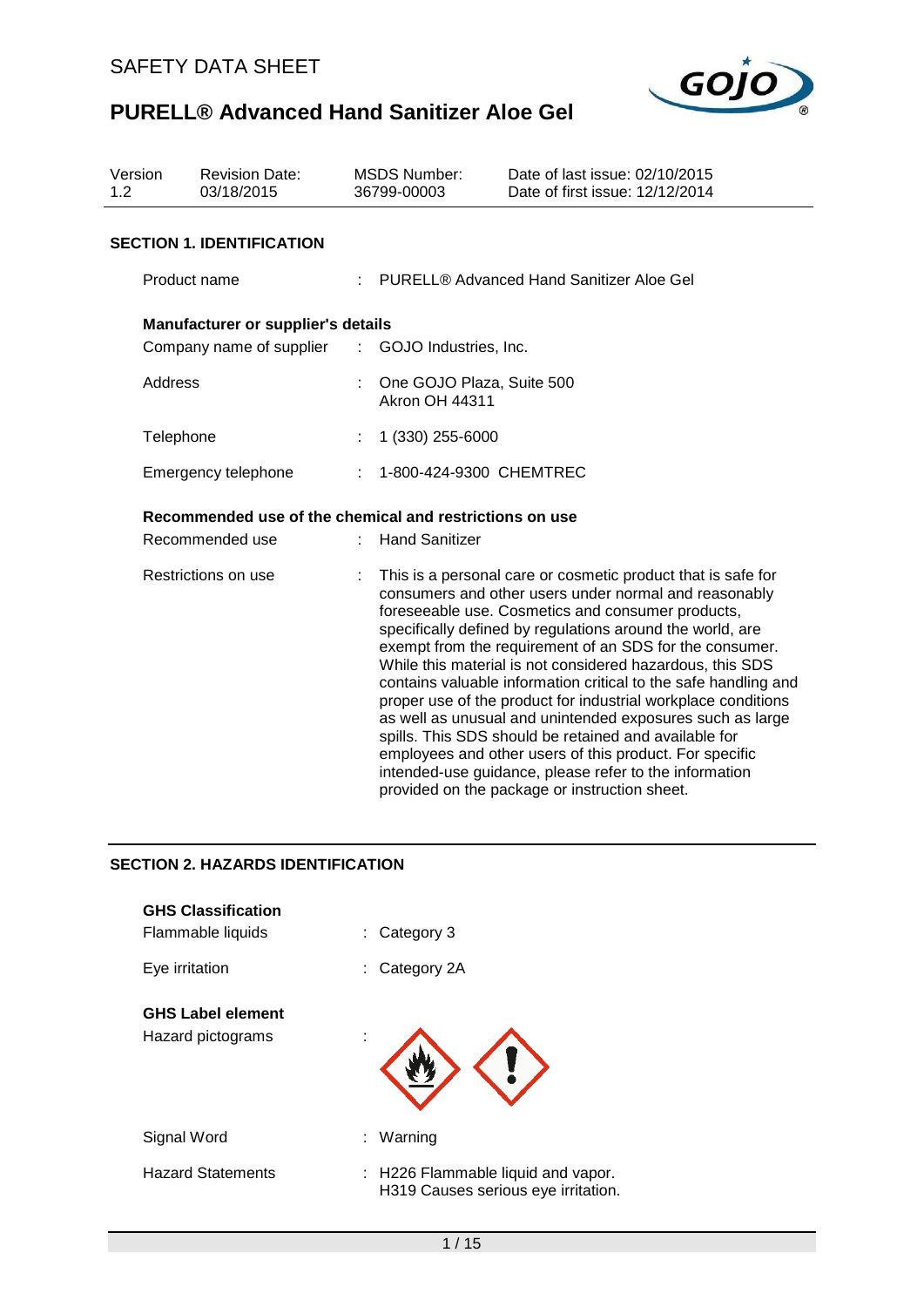

| Version | <b>Revision Date:</b>           | <b>MSDS Number:</b>                                                                                                                                  | Date of last issue: 02/10/2015                                                                                                                                                                                                                                                                                                                                                                                                                                                                                                                                                                                                                                                                                                                                                                                                       |
|---------|---------------------------------|------------------------------------------------------------------------------------------------------------------------------------------------------|--------------------------------------------------------------------------------------------------------------------------------------------------------------------------------------------------------------------------------------------------------------------------------------------------------------------------------------------------------------------------------------------------------------------------------------------------------------------------------------------------------------------------------------------------------------------------------------------------------------------------------------------------------------------------------------------------------------------------------------------------------------------------------------------------------------------------------------|
| 1.2     | 03/18/2015                      | 36799-00003                                                                                                                                          | Date of first issue: 12/12/2014                                                                                                                                                                                                                                                                                                                                                                                                                                                                                                                                                                                                                                                                                                                                                                                                      |
|         | <b>Precautionary Statements</b> | : Prevention:<br>No smoking.<br>equipment.<br><b>Response:</b><br>to do. Continue rinsing.<br>attention.<br>Storage:<br>Disposal:<br>disposal plant. | P210 Keep away from heat/sparks/open flames/hot surfaces.<br>P233 Keep container tightly closed.<br>P241 Use explosion-proof electrical/ ventilating/lighting/<br>P242 Use only non-sparking tools.<br>P243 Take precautionary measures against static discharge.<br>P264 Wash skin thoroughly after handling.<br>P280 Wear protective gloves/ eye protection/ face protection.<br>P303 + P361 + P353 IF ON SKIN (or hair): Take off immediately<br>all contaminated clothing. Rinse skin with water/shower.<br>P305 + P351 + P338 IF IN EYES: Rinse cautiously with water<br>for several minutes. Remove contact lenses, if present and easy<br>P337 + P313 If eye irritation persists: Get medical advice/<br>P403 + P235 Store in a well-ventilated place. Keep cool.<br>P501 Dispose of contents/ container to an approved waste |

#### **Other hazards**

Vapors may form explosive mixture with air.

# **SECTION 3. COMPOSITION/INFORMATION ON INGREDIENTS**

Substance / Mixture : Mixture

## **Hazardous ingredients**

| l Chemical Name | CAS-No. | Concentration (%) |
|-----------------|---------|-------------------|
| Ethanol         | 64-17-5 | $>= 50 - 70$      |
| Propan-2-ol     | 67-63-0 | $>= 1 - 5$        |

## **SECTION 4. FIRST AID MEASURES**

| General advice          | : In the case of accident or if you feel unwell, seek medical<br>advice immediately.<br>When symptoms persist or in all cases of doubt seek medical<br>advice. |
|-------------------------|----------------------------------------------------------------------------------------------------------------------------------------------------------------|
| If inhaled              | : If inhaled, remove to fresh air.<br>Get medical attention if symptoms occur.                                                                                 |
| In case of skin contact | : Wash with water and soap as a precaution.<br>Get medical attention if symptoms occur.                                                                        |
| In case of eye contact  | : In case of contact, immediately flush eyes with plenty of water<br>for at least 15 minutes.<br>If easy to do, remove contact lens, if worn.                  |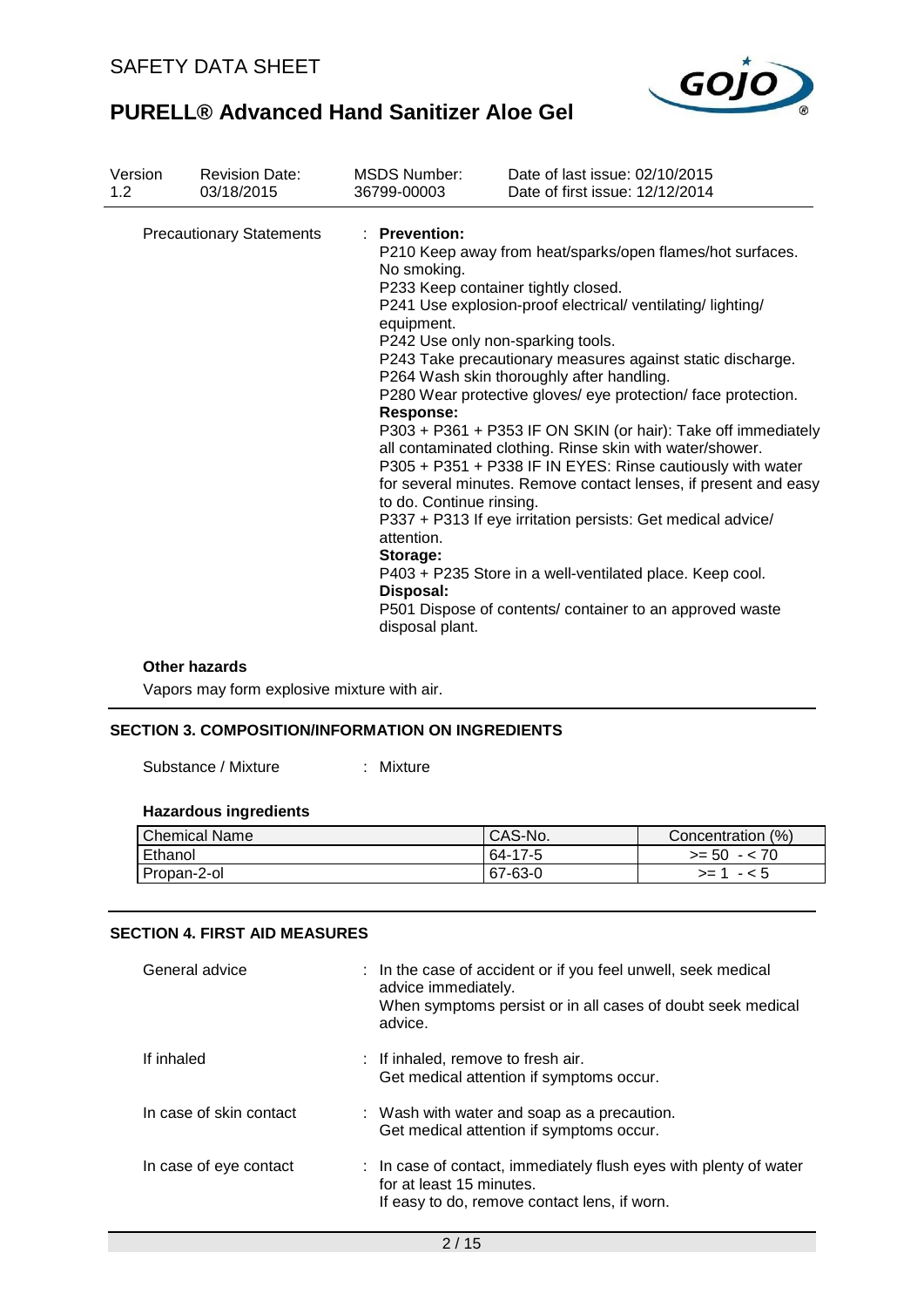

| Version<br>1.2 <sub>2</sub> |              | <b>Revision Date:</b><br>03/18/2015                    |                                  | MSDS Number:<br>36799-00003                                  | Date of last issue: 02/10/2015<br>Date of first issue: 12/12/2014                                                                                                   |
|-----------------------------|--------------|--------------------------------------------------------|----------------------------------|--------------------------------------------------------------|---------------------------------------------------------------------------------------------------------------------------------------------------------------------|
|                             | If swallowed |                                                        |                                  | Get medical attention.<br>Rinse mouth thoroughly with water. | : If swallowed, DO NOT induce vomiting.<br>Get medical attention if symptoms occur.                                                                                 |
|                             | delayed      | Most important symptoms<br>and effects, both acute and | : Causes serious eye irritation. |                                                              |                                                                                                                                                                     |
|                             |              | Protection of first-aiders                             |                                  |                                                              | : First Aid responders should pay attention to self-protection,<br>and use the recommended personal protective equipment<br>when the potential for exposure exists. |
|                             |              | Notes to physician                                     |                                  |                                                              | : Treat symptomatically and supportively.                                                                                                                           |

# **SECTION 5. FIRE-FIGHTING MEASURES**

| Suitable extinguishing media : Water spray         | Alcohol-resistant foam<br>Dry chemical<br>Carbon dioxide (CO2)                                                                                                                                                                                          |
|----------------------------------------------------|---------------------------------------------------------------------------------------------------------------------------------------------------------------------------------------------------------------------------------------------------------|
| Unsuitable extinguishing<br>media                  | : High volume water jet                                                                                                                                                                                                                                 |
| Specific hazards during fire<br>fighting           | : Do not use a solid water stream as it may scatter and spread<br>fire.<br>Flash back possible over considerable distance.<br>Vapors may form explosive mixtures with air.<br>Exposure to combustion products may be a hazard to health.                |
| Hazardous combustion prod- : Carbon oxides<br>ucts |                                                                                                                                                                                                                                                         |
| Specific extinguishing<br>methods                  | : Use extinguishing measures that are appropriate to local<br>circumstances and the surrounding environment.<br>Use water spray to cool unopened containers.<br>Remove undamaged containers from fire area if it is safe to do<br>SO.<br>Evacuate area. |
| Special protective equipment<br>for fire-fighters  | : In the event of fire, wear self-contained breathing apparatus.<br>Use personal protective equipment.                                                                                                                                                  |

## **SECTION 6. ACCIDENTAL RELEASE MEASURES**

| Personal precautions,<br>protective equipment and<br>emergency procedures | : Remove all sources of ignition.<br>Use personal protective equipment.<br>Follow safe handling advice and personal protective<br>equipment recommendations. |
|---------------------------------------------------------------------------|--------------------------------------------------------------------------------------------------------------------------------------------------------------|
| Environmental precautions                                                 | : Discharge into the environment must be avoided.                                                                                                            |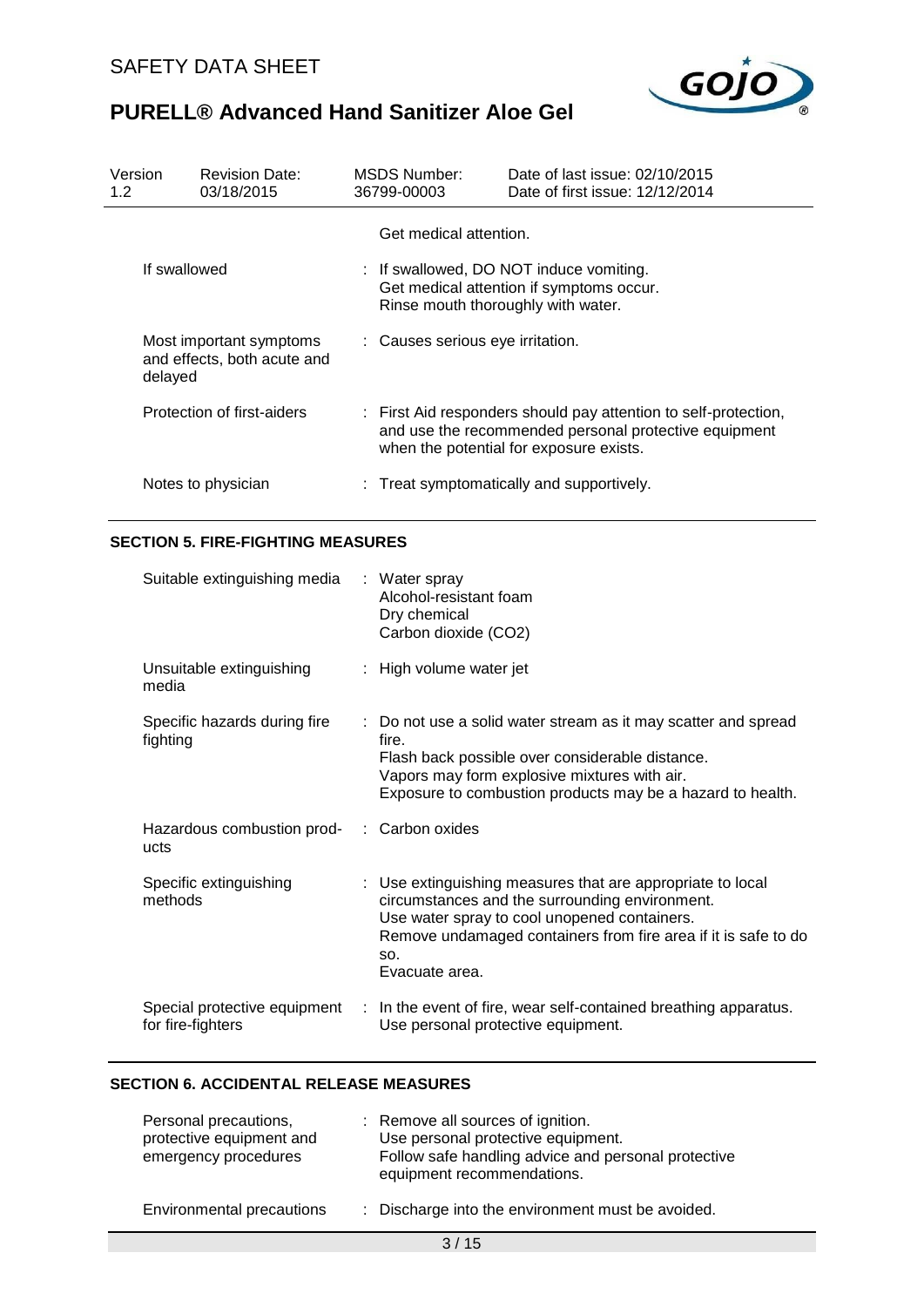

| Version<br>1.2 | <b>Revision Date:</b><br>03/18/2015                      | <b>MSDS Number:</b><br>36799-00003                                     | Date of last issue: 02/10/2015<br>Date of first issue: 12/12/2014                                                                                                                                                                                                                                                                                                                                                                                                                                                                                                                                                                                                                                    |
|----------------|----------------------------------------------------------|------------------------------------------------------------------------|------------------------------------------------------------------------------------------------------------------------------------------------------------------------------------------------------------------------------------------------------------------------------------------------------------------------------------------------------------------------------------------------------------------------------------------------------------------------------------------------------------------------------------------------------------------------------------------------------------------------------------------------------------------------------------------------------|
|                |                                                          | barriers).<br>cannot be contained.                                     | Prevent further leakage or spillage if safe to do so.<br>Prevent spreading over a wide area (e.g. by containment or oil<br>Retain and dispose of contaminated wash water.<br>Local authorities should be advised if significant spillages                                                                                                                                                                                                                                                                                                                                                                                                                                                            |
|                | Methods and materials for<br>containment and cleaning up | Non-sparking tools should be used.<br>jet.<br>container.<br>absorbent. | Soak up with inert absorbent material.<br>Suppress (knock down) gases/vapors/mists with a water spray<br>For large spills, provide diking or other appropriate<br>containment to keep material from spreading. If diked material<br>can be pumped, store recovered material in appropriate<br>Clean up remaining materials from spill with suitable<br>Local or national regulations may apply to releases and<br>disposal of this material, as well as those materials and items<br>employed in the cleanup of releases. You will need to<br>determine which regulations are applicable.<br>Sections 13 and 15 of this SDS provide information regarding<br>certain local or national requirements. |

## **SECTION 7. HANDLING AND STORAGE**

| <b>Technical measures</b>   | : See Engineering measures under EXPOSURE<br>CONTROLS/PERSONAL PROTECTION section.                                                                                                                                                                                                                                                                                                                                                                                                  |
|-----------------------------|-------------------------------------------------------------------------------------------------------------------------------------------------------------------------------------------------------------------------------------------------------------------------------------------------------------------------------------------------------------------------------------------------------------------------------------------------------------------------------------|
| Local/Total ventilation     | : Use with local exhaust ventilation.<br>Use only in an area equipped with explosion proof exhaust<br>ventilation.                                                                                                                                                                                                                                                                                                                                                                  |
| Advice on safe handling     | : Do not breathe vapors or spray mist.<br>Do not swallow.<br>Do not get in eyes.<br>Avoid prolonged or repeated contact with skin.<br>Handle in accordance with good industrial hygiene and safety<br>practice.<br>Non-sparking tools should be used.<br>Keep container tightly closed.<br>Keep away from heat and sources of ignition.<br>Take precautionary measures against static discharges.<br>Take care to prevent spills, waste and minimize release to the<br>environment. |
| Conditions for safe storage | Keep in properly labeled containers.<br>Keep tightly closed.<br>Keep in a cool, well-ventilated place.<br>Store in accordance with the particular national regulations.<br>Keep away from heat and sources of ignition.                                                                                                                                                                                                                                                             |
| Materials to avoid          | : Do not store with the following product types:<br>Strong oxidizing agents                                                                                                                                                                                                                                                                                                                                                                                                         |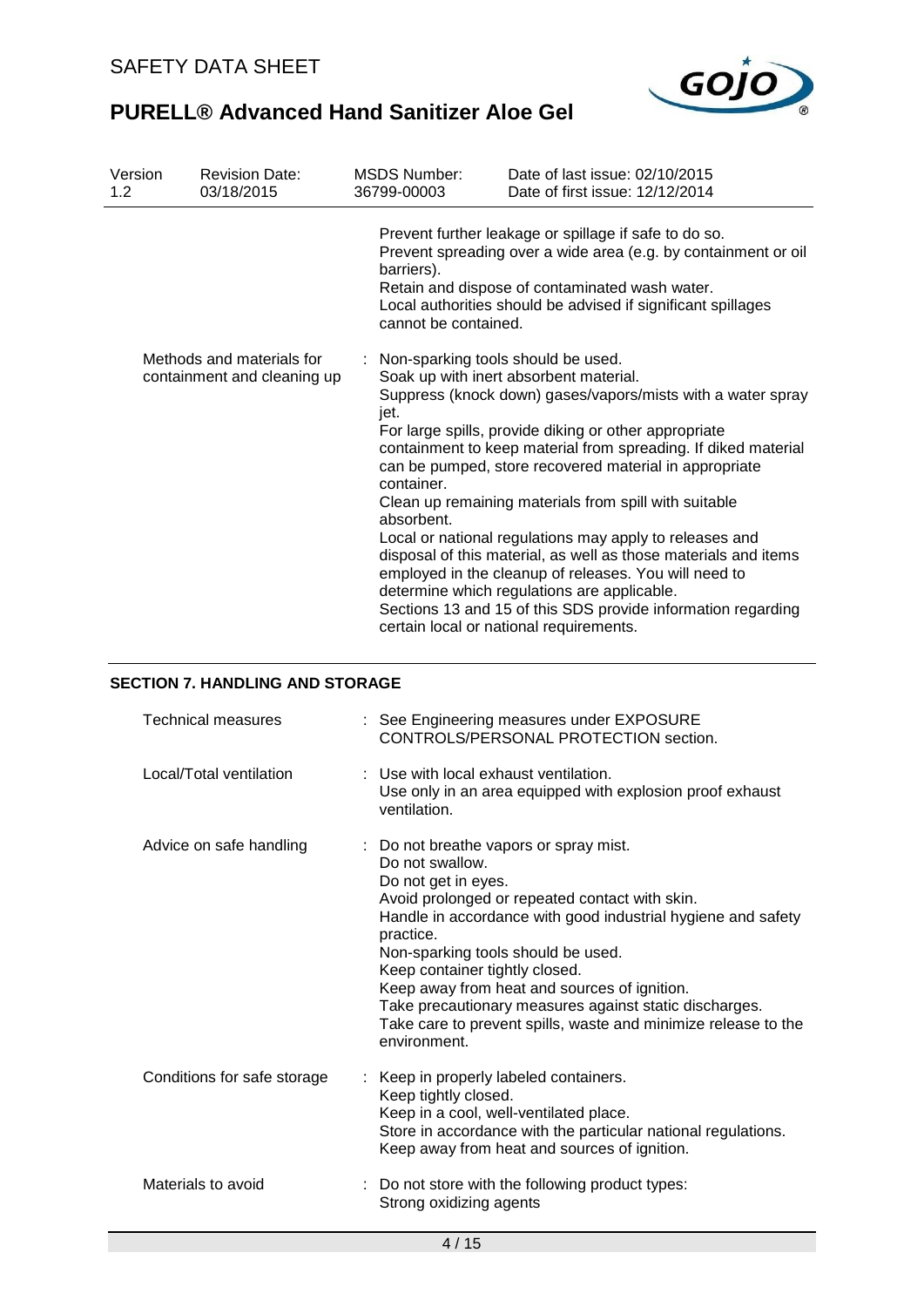

| Version | <b>Revision Date:</b> | MSDS Number:                                                                                                                      | Date of last issue: 02/10/2015                                                                   |
|---------|-----------------------|-----------------------------------------------------------------------------------------------------------------------------------|--------------------------------------------------------------------------------------------------|
| 1.2     | 03/18/2015            | 36799-00003                                                                                                                       | Date of first issue: 12/12/2014                                                                  |
|         |                       | Organic peroxides<br>Flammable solids<br>Pyrophoric liquids<br>Pyrophoric solids<br>flammable gases<br><b>Explosives</b><br>Gases | Self-heating substances and mixtures<br>Substances and mixtures which in contact with water emit |

## **SECTION 8. EXPOSURE CONTROLS/PERSONAL PROTECTION**

| Ingredients | CAS-No. | Value type<br>(Form of<br>exposure) | Control<br>parameters /<br>Permissible<br>concentration | <b>Basis</b>     |
|-------------|---------|-------------------------------------|---------------------------------------------------------|------------------|
| Ethanol     | 64-17-5 | <b>TWA</b>                          | 1,000 ppm<br>1,900 mg/m3                                | <b>NIOSH REL</b> |
|             |         | <b>TWA</b>                          | 1,000 ppm<br>1,900 mg/m3                                | OSHA Z-1         |
|             |         | <b>STEL</b>                         | 1,000 ppm                                               | <b>ACGIH</b>     |
| Propan-2-ol | 67-63-0 | <b>TWA</b>                          | 200 ppm                                                 | <b>ACGIH</b>     |
|             |         | <b>STEL</b>                         | 400 ppm                                                 | <b>ACGIH</b>     |
|             |         | <b>TWA</b>                          | 400 ppm<br>980 mg/m3                                    | <b>NIOSH REL</b> |
|             |         | ST                                  | 500 ppm<br>1,225 mg/m3                                  | <b>NIOSH REL</b> |
|             |         | <b>TWA</b>                          | 400 ppm<br>980 mg/m3                                    | OSHA Z-1         |

### **Ingredients with workplace control parameters**

### **Biological occupational exposure limits**

| Ingredients | CAS-No. | Control<br>parameters | <b>Biological</b><br>specimen | Sam-<br>pling                                 | Permissible<br>concentratio | <b>Basis</b>               |
|-------------|---------|-----------------------|-------------------------------|-----------------------------------------------|-----------------------------|----------------------------|
|             |         |                       |                               | time                                          | n                           |                            |
| Propan-2-ol | 67-63-0 | Acetone               | Urine                         | End of<br>shift at<br>end of<br>work-<br>week | $40 \text{ mg/l}$           | <b>ACGIH</b><br><b>BEI</b> |

**Engineering measures** : Minimize workplace exposure concentrations. Use only in an area equipped with explosion proof exhaust ventilation. Use with local exhaust ventilation.

#### **Personal protective equipment**

Respiratory protection : General and local exhaust ventilation is recommended to maintain vapor exposures below recommended limits. Where concentrations are above recommended limits or are unknown, appropriate respiratory protection should be worn. Follow OSHA respirator regulations (29 CFR 1910.134) and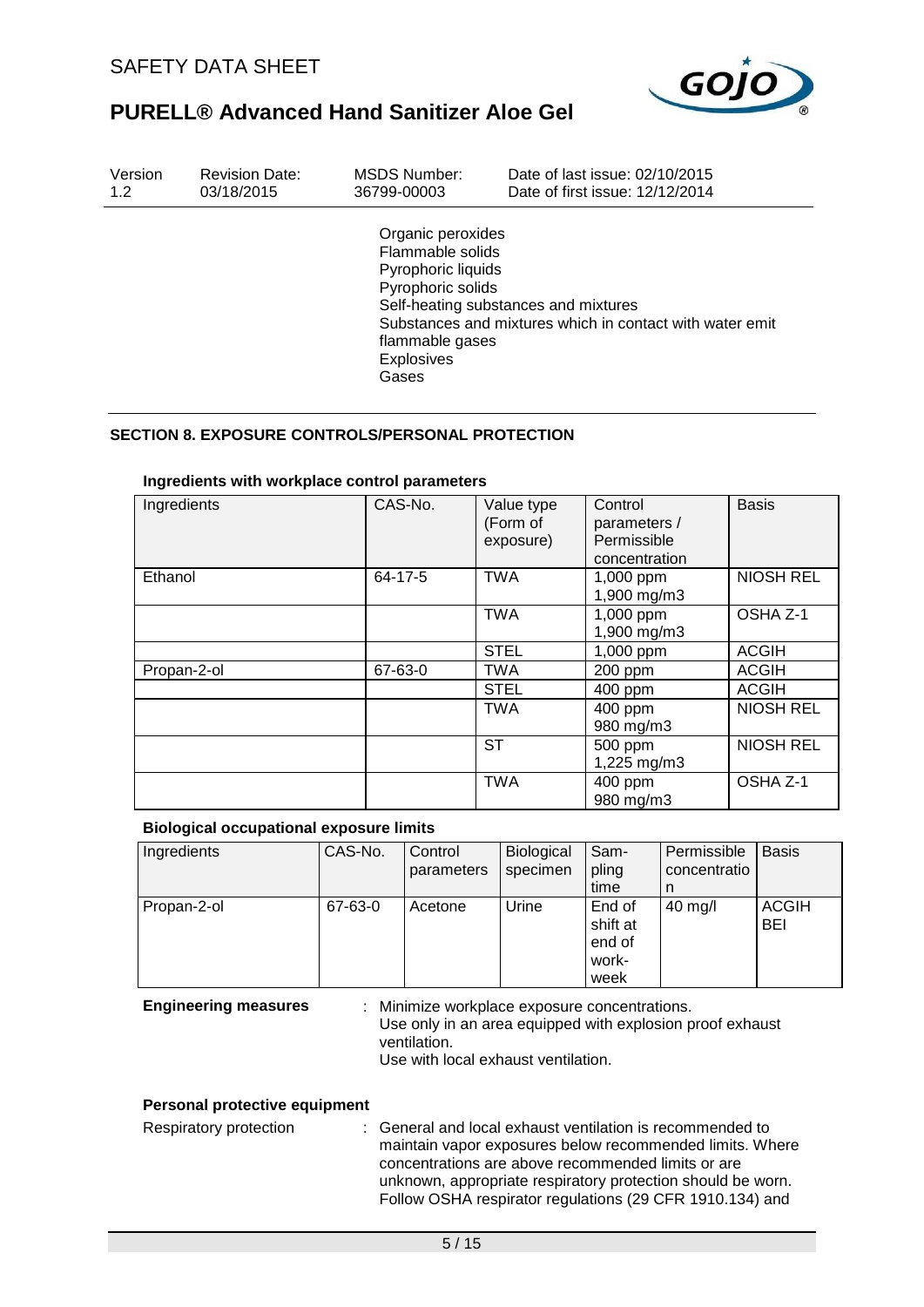

| Version<br>1.2 <sub>1</sub> |          | <b>Revision Date:</b><br>03/18/2015 | <b>MSDS Number:</b><br>36799-00003                   | Date of last issue: 02/10/2015<br>Date of first issue: 12/12/2014                                                                                                                                                                                                                                                                                                        |
|-----------------------------|----------|-------------------------------------|------------------------------------------------------|--------------------------------------------------------------------------------------------------------------------------------------------------------------------------------------------------------------------------------------------------------------------------------------------------------------------------------------------------------------------------|
|                             |          |                                     | adequate protection.                                 | use NIOSH/MSHA approved respirators. Protection provided<br>by air purifying respirators against exposure to any<br>hazardous chemical is limited. Use a positive pressure air<br>supplied respirator if there is any potential for uncontrolled<br>release, exposure levels are unknown, or any other<br>circumstance where air purifying respirators may not provide   |
|                             | Material | Hand protection                     | Impervious gloves                                    |                                                                                                                                                                                                                                                                                                                                                                          |
| Material                    |          | : Flame retardant gloves            |                                                      |                                                                                                                                                                                                                                                                                                                                                                          |
|                             | Remarks  |                                     | breaks and at the end of workday.                    | Choose gloves to protect hands against chemicals depending<br>on the concentration specific to place of work. Breakthrough<br>time is not determined for the product. Change gloves often!<br>For special applications, we recommend clarifying the<br>resistance to chemicals of the aforementioned protective<br>gloves with the glove manufacturer. Wash hands before |
| Eye protection              |          |                                     | Safety goggles                                       | : Wear the following personal protective equipment:                                                                                                                                                                                                                                                                                                                      |
|                             |          | Skin and body protection            | potential.<br>clothing (gloves, aprons, boots, etc). | Select appropriate protective clothing based on chemical<br>resistance data and an assessment of the local exposure<br>Wear the following personal protective equipment:<br>Flame retardant antistatic protective clothing.<br>Skin contact must be avoided by using impervious protective                                                                               |
|                             |          | Hygiene measures                    | located close to the working place.                  | : Ensure that eye flushing systems and safety showers are<br>When using do not eat, drink or smoke.<br>Wash contaminated clothing before re-use.                                                                                                                                                                                                                         |

# **SECTION 9. PHYSICAL AND CHEMICAL PROPERTIES**

| Appearance                                 | liquid               |
|--------------------------------------------|----------------------|
| Color                                      | : clear, light green |
| Odor                                       | ∶ alcohol-like       |
| Odor Threshold                             | No data available    |
| рH                                         | $: 6.5 - 8.5$        |
| Melting point/freezing point               | : No data available  |
| Initial boiling point and boiling<br>range | : 76 °C              |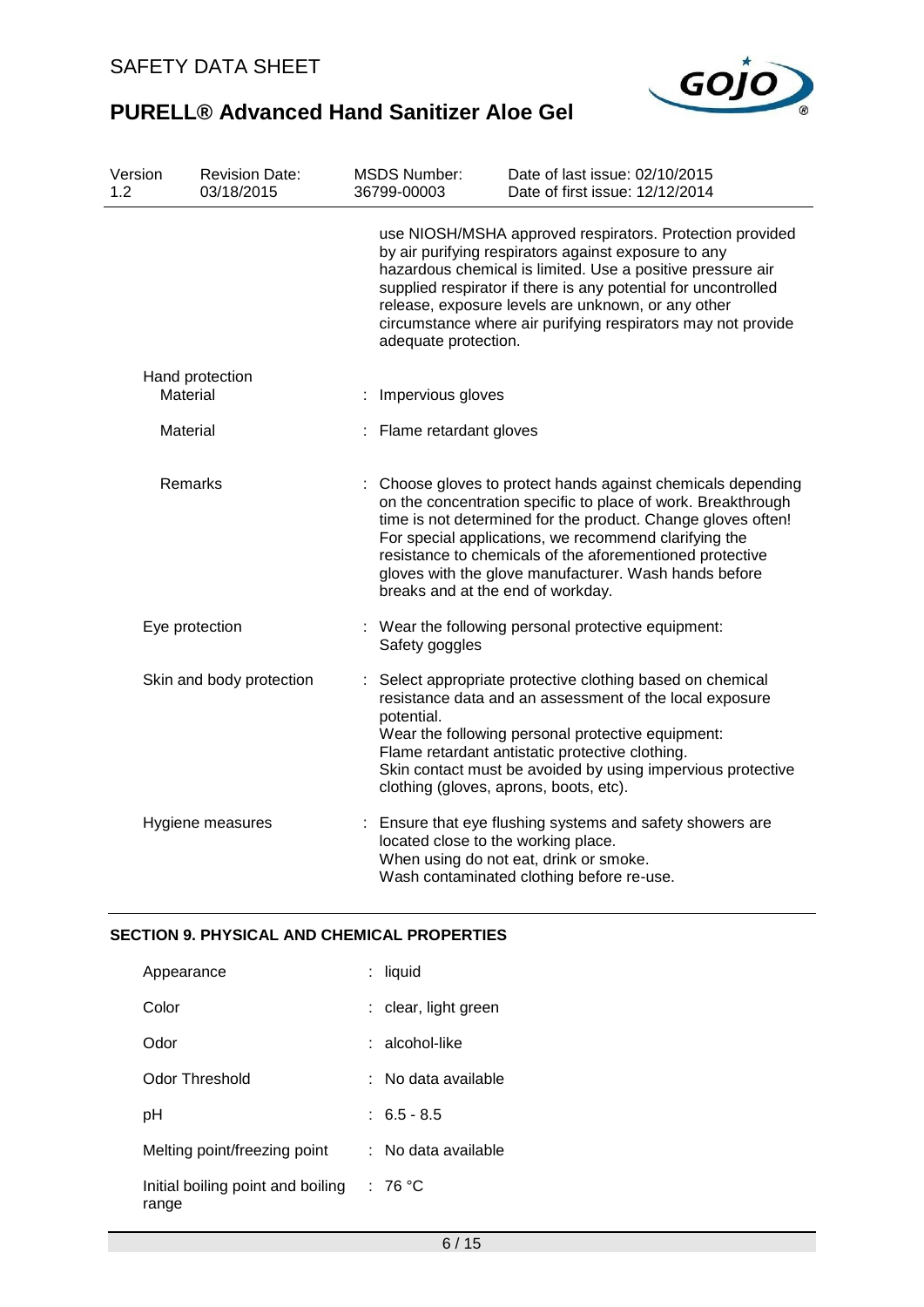

| Version<br>1.2 |                 | <b>Revision Date:</b><br>03/18/2015 | <b>MSDS Number:</b><br>36799-00003 | Date of last issue: 02/10/2015<br>Date of first issue: 12/12/2014 |
|----------------|-----------------|-------------------------------------|------------------------------------|-------------------------------------------------------------------|
|                |                 |                                     |                                    |                                                                   |
|                | Flash point     |                                     | : 24 °C                            |                                                                   |
|                |                 | Evaporation rate                    | : No data available                |                                                                   |
|                |                 | Flammability (solid, gas)           | : Not applicable                   |                                                                   |
|                |                 | Upper explosion limit               | No data available                  |                                                                   |
|                |                 | Lower explosion limit               | : No data available                |                                                                   |
|                | Vapor pressure  |                                     | : No data available                |                                                                   |
|                |                 | Relative vapor density              | : No data available                |                                                                   |
|                | Density         |                                     | : $0.881$ g/cm3                    |                                                                   |
|                | Solubility(ies) |                                     |                                    |                                                                   |
|                |                 | Water solubility                    | : soluble                          |                                                                   |
|                | octanol/water   | Partition coefficient: n-           | : Not applicable                   |                                                                   |
|                |                 | Autoignition temperature            | : No data available                |                                                                   |
|                |                 | Decomposition temperature           |                                    | : The substance or mixture is not classified self-reactive.       |
|                | Viscosity       | Viscosity, kinematic                | : $3,500 - 23,000$ mm2/s (20 °C)   |                                                                   |
|                |                 | <b>Explosive properties</b>         | : Not explosive                    |                                                                   |
|                |                 | Oxidizing properties                |                                    | : The substance or mixture is not classified as oxidizing.        |

# **SECTION 10. STABILITY AND REACTIVITY**

| Reactivity                              | : Not classified as a reactivity hazard.                                                                                |
|-----------------------------------------|-------------------------------------------------------------------------------------------------------------------------|
| Chemical stability                      | $\therefore$ Stable under normal conditions.                                                                            |
| Possibility of hazardous reac-<br>tions | : Flammable liquid and vapor.<br>Vapors may form explosive mixture with air.<br>Can react with strong oxidizing agents. |
| Conditions to avoid                     | : Heat, flames and sparks.                                                                                              |
| Incompatible materials                  | : Oxidizing agents                                                                                                      |
| Hazardous decomposition<br>products     | : No hazardous decomposition products are known.                                                                        |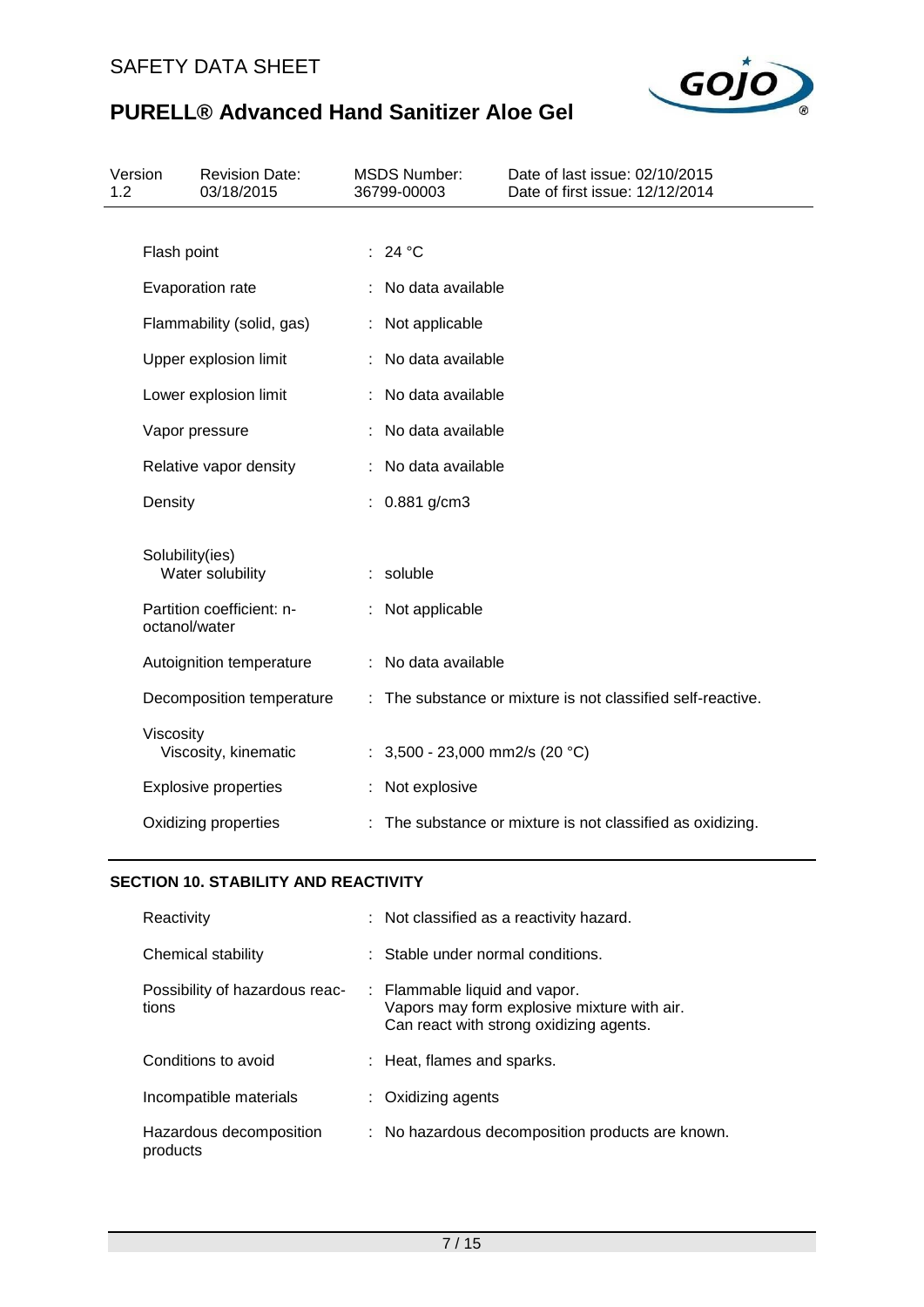

| Version<br>1.2 | <b>Revision Date:</b><br>03/18/2015                                    | <b>MSDS Number:</b><br>36799-00003                                       | Date of last issue: 02/10/2015<br>Date of first issue: 12/12/2014 |
|----------------|------------------------------------------------------------------------|--------------------------------------------------------------------------|-------------------------------------------------------------------|
|                | <b>SECTION 11. TOXICOLOGICAL INFORMATION</b>                           |                                                                          |                                                                   |
|                | Information on likely routes of exposure<br>Inhalation<br>Skin contact |                                                                          |                                                                   |
|                | Ingestion<br>Eye contact                                               |                                                                          |                                                                   |
|                | <b>Acute toxicity</b>                                                  |                                                                          |                                                                   |
|                | Not classified based on available information.                         |                                                                          |                                                                   |
|                | <b>Product:</b>                                                        |                                                                          |                                                                   |
|                | Acute oral toxicity                                                    | Method: Calculation method                                               | : Acute toxicity estimate: $> 5,000$ mg/kg                        |
|                | Ingredients:<br>Ethanol:                                               |                                                                          |                                                                   |
|                | Acute oral toxicity                                                    | : LD50 (Rat): $> 5,000$ mg/kg                                            |                                                                   |
|                | Acute inhalation toxicity                                              | : LC50 (Rat): 124.7 mg/l<br>Exposure time: 4 h<br>Test atmosphere: vapor |                                                                   |
|                | Propan-2-ol:                                                           |                                                                          |                                                                   |
|                | Acute oral toxicity                                                    | : LD50 (Rat): $> 5,000$ mg/kg                                            |                                                                   |
|                | Acute inhalation toxicity                                              | : LC50 (Rat): 72.6 mg/l<br>Exposure time: 4 h<br>Test atmosphere: vapor  |                                                                   |
|                | Acute dermal toxicity                                                  | : LD50 (Rat): $> 5,000$ mg/kg                                            |                                                                   |
|                | <b>Skin corrosion/irritation</b>                                       |                                                                          |                                                                   |
|                | Not classified based on available information.                         |                                                                          |                                                                   |
|                | Product:                                                               |                                                                          |                                                                   |
|                | Result: No skin irritation                                             |                                                                          |                                                                   |

## **Ingredients:**

**Ethanol:** Species: Rabbit Method: OECD Test Guideline 404 Result: No skin irritation

### **Propan-2-ol:**

Species: Rabbit Result: No skin irritation

### **Serious eye damage/eye irritation**

Causes serious eye irritation.

### **Ingredients:**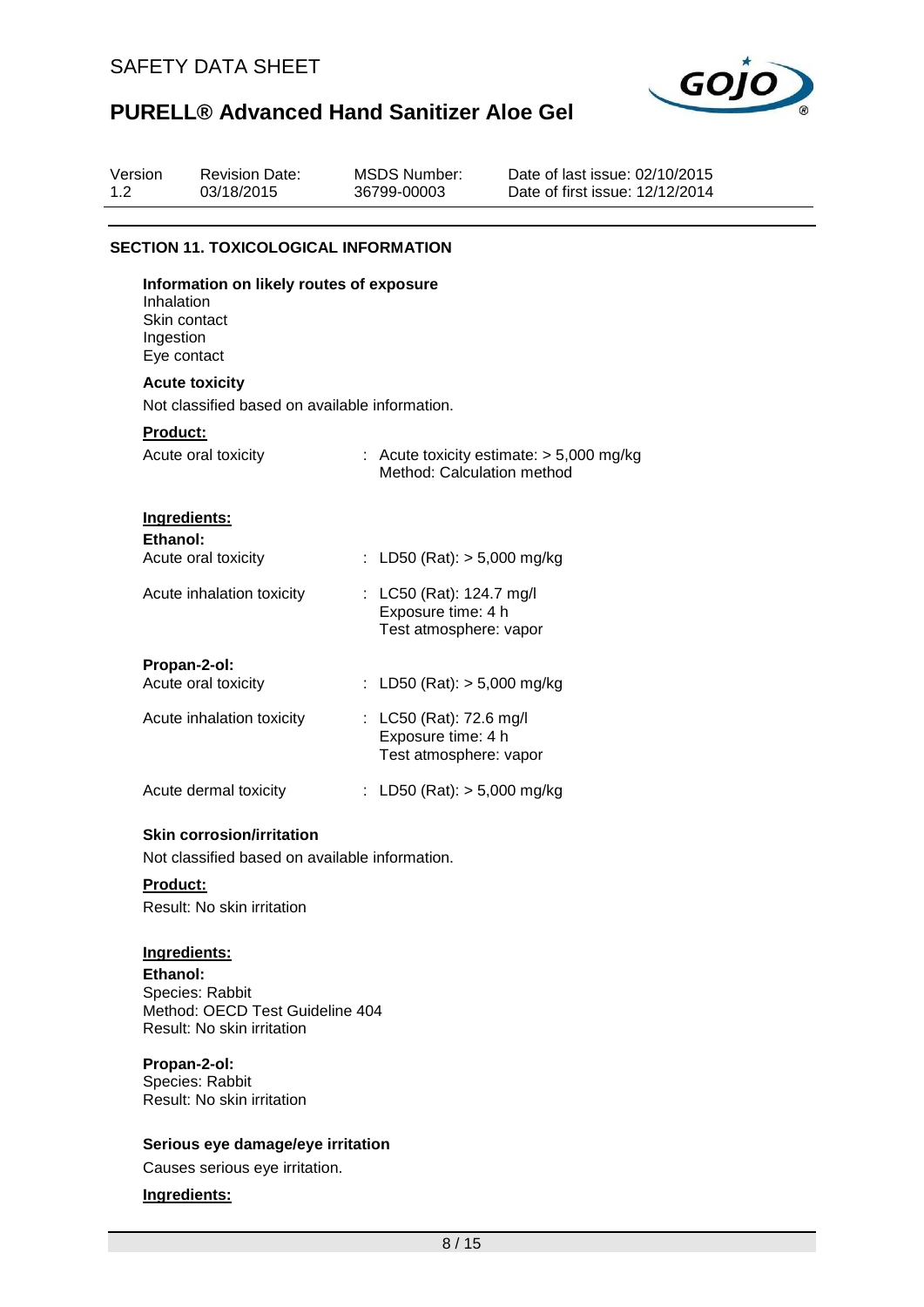

| Version<br>1.2  | <b>Revision Date:</b><br>03/18/2015                                                                                                                                                                                                                                                                                | <b>MSDS Number:</b><br>36799-00003                                                                                                              | Date of last issue: 02/10/2015<br>Date of first issue: 12/12/2014 |  |  |  |  |  |  |  |
|-----------------|--------------------------------------------------------------------------------------------------------------------------------------------------------------------------------------------------------------------------------------------------------------------------------------------------------------------|-------------------------------------------------------------------------------------------------------------------------------------------------|-------------------------------------------------------------------|--|--|--|--|--|--|--|
| Ethanol:        | Species: Rabbit<br>Method: OECD Test Guideline 405                                                                                                                                                                                                                                                                 | Result: Irritation to eyes, reversing within 21 days                                                                                            |                                                                   |  |  |  |  |  |  |  |
|                 | Propan-2-ol:<br>Species: Rabbit<br>Result: Irritation to eyes, reversing within 21 days                                                                                                                                                                                                                            |                                                                                                                                                 |                                                                   |  |  |  |  |  |  |  |
|                 | <b>Respiratory or skin sensitization</b>                                                                                                                                                                                                                                                                           | Skin sensitization: Not classified based on available information.<br>Respiratory sensitization: Not classified based on available information. |                                                                   |  |  |  |  |  |  |  |
| <b>Product:</b> | Assessment: Does not cause skin sensitization.                                                                                                                                                                                                                                                                     |                                                                                                                                                 |                                                                   |  |  |  |  |  |  |  |
|                 | Ingredients:<br>Ethanol:<br>Test Type: Local lymph node assay (LLNA)<br>Routes of exposure: Skin contact<br>Species: Mouse<br>Result: negative<br>Propan-2-ol:<br><b>Test Type: Buehler Test</b><br>Routes of exposure: Skin contact<br>Species: Guinea pig<br>Method: OECD Test Guideline 406<br>Result: negative |                                                                                                                                                 |                                                                   |  |  |  |  |  |  |  |
|                 | <b>Germ cell mutagenicity</b><br>Not classified based on available information.                                                                                                                                                                                                                                    |                                                                                                                                                 |                                                                   |  |  |  |  |  |  |  |
| Ethanol:        | Ingredients:<br>Genotoxicity in vitro                                                                                                                                                                                                                                                                              | Result: negative                                                                                                                                | : Test Type: In vitro mammalian cell gene mutation test           |  |  |  |  |  |  |  |
|                 | Genotoxicity in vivo                                                                                                                                                                                                                                                                                               | Species: Mouse<br>Application Route: Ingestion<br>Result: negative                                                                              | Test Type: Rodent dominant lethal test (germ cell) (in vivo)      |  |  |  |  |  |  |  |
|                 | Propan-2-ol:<br>Genotoxicity in vitro                                                                                                                                                                                                                                                                              | ÷<br>Result: negative                                                                                                                           | Test Type: Bacterial reverse mutation assay (AMES)                |  |  |  |  |  |  |  |
|                 | Genotoxicity in vivo                                                                                                                                                                                                                                                                                               | cytogenetic assay)<br>Species: Mouse                                                                                                            | Test Type: Mammalian erythrocyte micronucleus test (in vivo       |  |  |  |  |  |  |  |

Application Route: Intraperitoneal injection Result: negative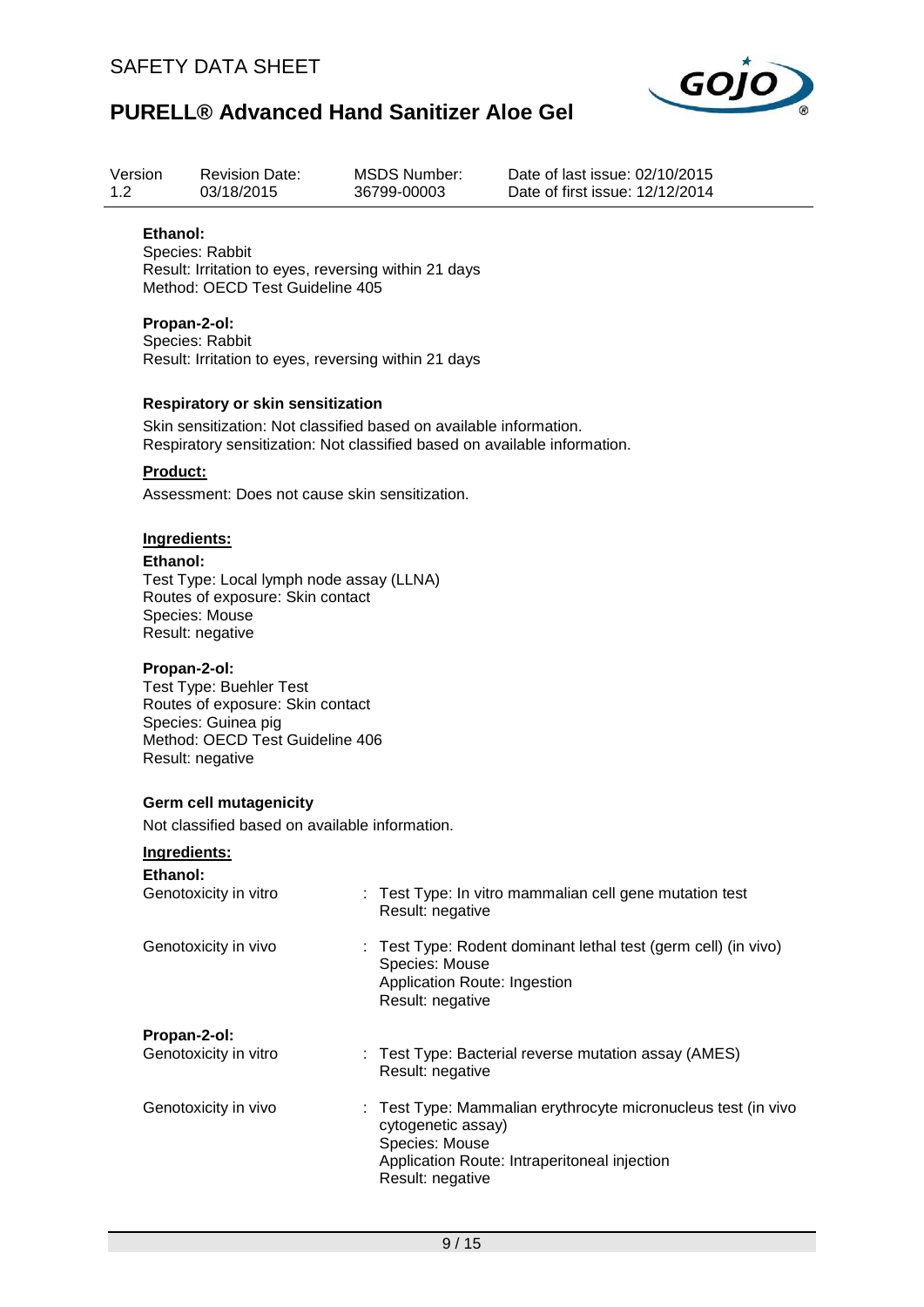

| Version<br>1.2 | <b>Revision Date:</b><br>03/18/2015                                                                                                                                      | <b>MSDS Number:</b><br>36799-00003    | Date of last issue: 02/10/2015<br>Date of first issue: 12/12/2014                                                                                                                                                                                                                      |  |  |  |  |  |
|----------------|--------------------------------------------------------------------------------------------------------------------------------------------------------------------------|---------------------------------------|----------------------------------------------------------------------------------------------------------------------------------------------------------------------------------------------------------------------------------------------------------------------------------------|--|--|--|--|--|
|                | Carcinogenicity<br>Not classified based on available information.                                                                                                        |                                       |                                                                                                                                                                                                                                                                                        |  |  |  |  |  |
|                | Ingredients:<br>Propan-2-ol:<br>Species: Rat<br>Application Route: inhalation (vapor)<br>Exposure time: 104 weeks<br>Method: OECD Test Guideline 451<br>Result: negative |                                       |                                                                                                                                                                                                                                                                                        |  |  |  |  |  |
| <b>IARC</b>    |                                                                                                                                                                          | human carcinogen by IARC.             | No ingredient of this product present at levels greater than or<br>equal to 0.1% is identified as probable, possible or confirmed                                                                                                                                                      |  |  |  |  |  |
| <b>OSHA</b>    |                                                                                                                                                                          | gen by OSHA.                          | No ingredient of this product present at levels greater than or<br>equal to 0.1% is identified as a carcinogen or potential carcino-<br>No ingredient of this product present at levels greater than or<br>equal to 0.1% is identified as a known or anticipated carcinogen<br>by NTP. |  |  |  |  |  |
| NTP            |                                                                                                                                                                          |                                       |                                                                                                                                                                                                                                                                                        |  |  |  |  |  |
|                | <b>Reproductive toxicity</b><br>Not classified based on available information.                                                                                           |                                       |                                                                                                                                                                                                                                                                                        |  |  |  |  |  |
|                | Ingredients:                                                                                                                                                             |                                       |                                                                                                                                                                                                                                                                                        |  |  |  |  |  |
| Ethanol:       | Effects on fertility                                                                                                                                                     | Species: Mouse<br>Result: negative    | Test Type: Two-generation reproduction toxicity study<br>Application Route: Ingestion<br>Method: OECD Test Guideline 416                                                                                                                                                               |  |  |  |  |  |
|                | Propan-2-ol:                                                                                                                                                             |                                       |                                                                                                                                                                                                                                                                                        |  |  |  |  |  |
|                | Effects on fertility                                                                                                                                                     | Species: Rat<br>Result: negative      | Test Type: Two-generation reproduction toxicity study<br>Application Route: Ingestion                                                                                                                                                                                                  |  |  |  |  |  |
|                | Effects on fetal development                                                                                                                                             | ÷<br>Species: Rat<br>Result: negative | Test Type: Embryo-fetal development<br>Application Route: Ingestion                                                                                                                                                                                                                    |  |  |  |  |  |
|                | <b>STOT-single exposure</b>                                                                                                                                              |                                       |                                                                                                                                                                                                                                                                                        |  |  |  |  |  |
|                | Not classified based on available information.                                                                                                                           |                                       |                                                                                                                                                                                                                                                                                        |  |  |  |  |  |
|                | Ingredients:                                                                                                                                                             |                                       |                                                                                                                                                                                                                                                                                        |  |  |  |  |  |

### **Propan-2-ol:**

Assessment: May cause drowsiness or dizziness.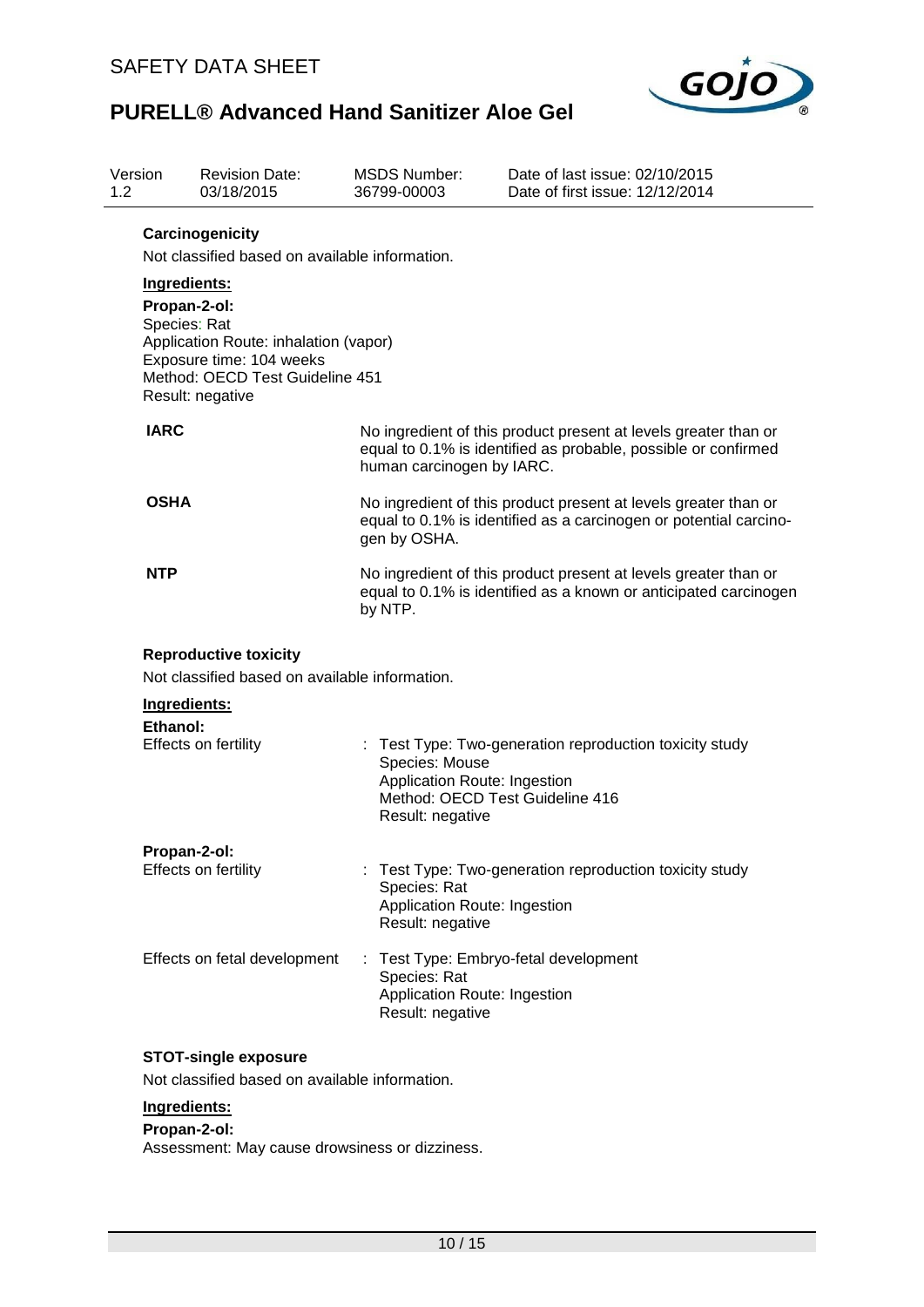

| Version | <b>Revision Date:</b> | MSDS Number: |
|---------|-----------------------|--------------|
| 1.2     | 03/18/2015            | 36799-00003  |

Date of last issue: 02/10/2015 Date of first issue: 12/12/2014

### **STOT-repeated exposure**

Not classified based on available information.

## **Repeated dose toxicity**

## **Ingredients:**

**Ethanol:** Species: Rat NOAEL: 2,400 mg/kg Application Route: Ingestion Exposure time: 2 y

#### **Propan-2-ol:**

Species: Rat NOAEL: 5000 ppm Application Route: inhalation (vapor) Exposure time: 104 w Method: OECD Test Guideline 413

#### **Aspiration toxicity**

Not classified based on available information.

### **SECTION 12. ECOLOGICAL INFORMATION**

### **Ecotoxicity**

| Ingredients:<br>Ethanol:                               |                                                                                                                     |
|--------------------------------------------------------|---------------------------------------------------------------------------------------------------------------------|
| Toxicity to fish                                       | : LC50 (Pimephales promelas (fathead minnow)): > 1,000 mg/l<br>Exposure time: 96 h                                  |
| Toxicity to daphnia and other<br>aquatic invertebrates | $\therefore$ EC50 (Daphnia magna (Water flea)): > 1,000 mg/l<br>Exposure time: 48 h                                 |
| Toxicity to algae                                      | : EC50 (Chlorella vulgaris (Fresh water algae)): 275 mg/l<br>Exposure time: 72 h<br>Method: OECD Test Guideline 201 |
| aquatic invertebrates<br>(Chronic toxicity)            | Toxicity to daphnia and other : NOEC (Daphnia magna (Water flea)): 9.6 mg/l<br>Exposure time: 9 d                   |
| Toxicity to bacteria                                   | : EC50 (Photobacterium phosphoreum): 32.1 mg/l<br>Exposure time: 0.25 h                                             |
| Propan-2-ol:<br>Toxicity to fish                       | : LC50 (Pimephales promelas (fathead minnow)): 10,000 mg/l<br>Exposure time: 96 h                                   |
| aquatic invertebrates                                  | Toxicity to daphnia and other : EC50 (Daphnia magna (Water flea)): > 10,000 mg/l<br>Exposure time: 24 h             |
| Toxicity to algae                                      | : ErC50 (Scenedesmus quadricauda (Green algae)): > 1,800<br>mg/l                                                    |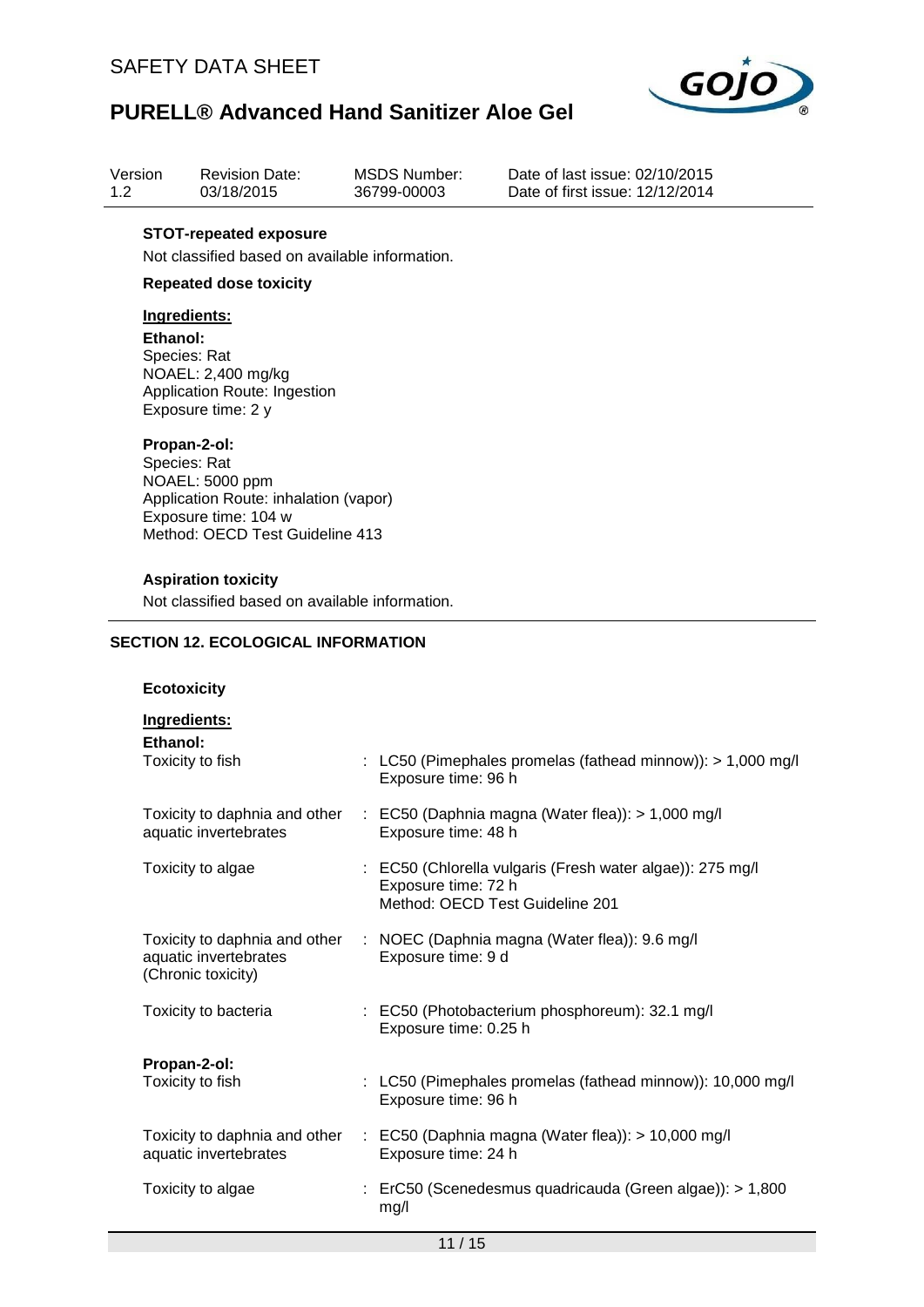

| Version<br>1.2 |                                      | <b>Revision Date:</b><br>03/18/2015        |  | <b>MSDS Number:</b><br>36799-00003                                              | Date of last issue: 02/10/2015<br>Date of first issue: 12/12/2014 |  |  |  |  |
|----------------|--------------------------------------|--------------------------------------------|--|---------------------------------------------------------------------------------|-------------------------------------------------------------------|--|--|--|--|
|                |                                      |                                            |  | Exposure time: 8 d                                                              |                                                                   |  |  |  |  |
|                |                                      | Toxicity to bacteria                       |  | : EC50 (Pseudomonas putida): > 1,050 mg/l<br>Exposure time: 16 h                |                                                                   |  |  |  |  |
|                | <b>Persistence and degradability</b> |                                            |  |                                                                                 |                                                                   |  |  |  |  |
|                | Ingredients:                         |                                            |  |                                                                                 |                                                                   |  |  |  |  |
|                | Ethanol:                             | Biodegradability                           |  | : Result: Readily biodegradable.<br>Biodegradation: 84 %<br>Exposure time: 20 d |                                                                   |  |  |  |  |
|                | Propan-2-ol:                         | Biodegradability                           |  | : Result: rapidly degradable                                                    |                                                                   |  |  |  |  |
|                |                                      | <b>Bioaccumulative potential</b>           |  |                                                                                 |                                                                   |  |  |  |  |
|                | Ingredients:<br>Ethanol:             | Partition coefficient: n-                  |  | : log Pow: -0.35                                                                |                                                                   |  |  |  |  |
|                | octanol/water                        |                                            |  |                                                                                 |                                                                   |  |  |  |  |
|                | Propan-2-ol:<br>octanol/water        | Partition coefficient: n-                  |  | : log Pow: 0.05                                                                 |                                                                   |  |  |  |  |
|                |                                      | <b>Mobility in soil</b>                    |  |                                                                                 |                                                                   |  |  |  |  |
|                |                                      | No data available                          |  |                                                                                 |                                                                   |  |  |  |  |
|                |                                      | Other adverse effects<br>No data available |  |                                                                                 |                                                                   |  |  |  |  |
|                |                                      | <b>SECTION 13. DISPOSAL CONSIDERATIONS</b> |  |                                                                                 |                                                                   |  |  |  |  |

| <b>Disposal methods</b><br>Waste from residues | : Dispose of in accordance with local regulations.                                                                                                                                              |
|------------------------------------------------|-------------------------------------------------------------------------------------------------------------------------------------------------------------------------------------------------|
| Contaminated packaging                         | : Dispose of as unused product.<br>Empty containers should be taken to an approved waste<br>handling site for recycling or disposal.<br>Do not burn, or use a cutting torch on, the empty drum. |

# **SECTION 14. TRANSPORT INFORMATION**

## **International Regulation**

### **UNRTDG**

| UN number            | : UN 1987          |
|----------------------|--------------------|
| Proper shipping name | : ALCOHOLS, N.O.S. |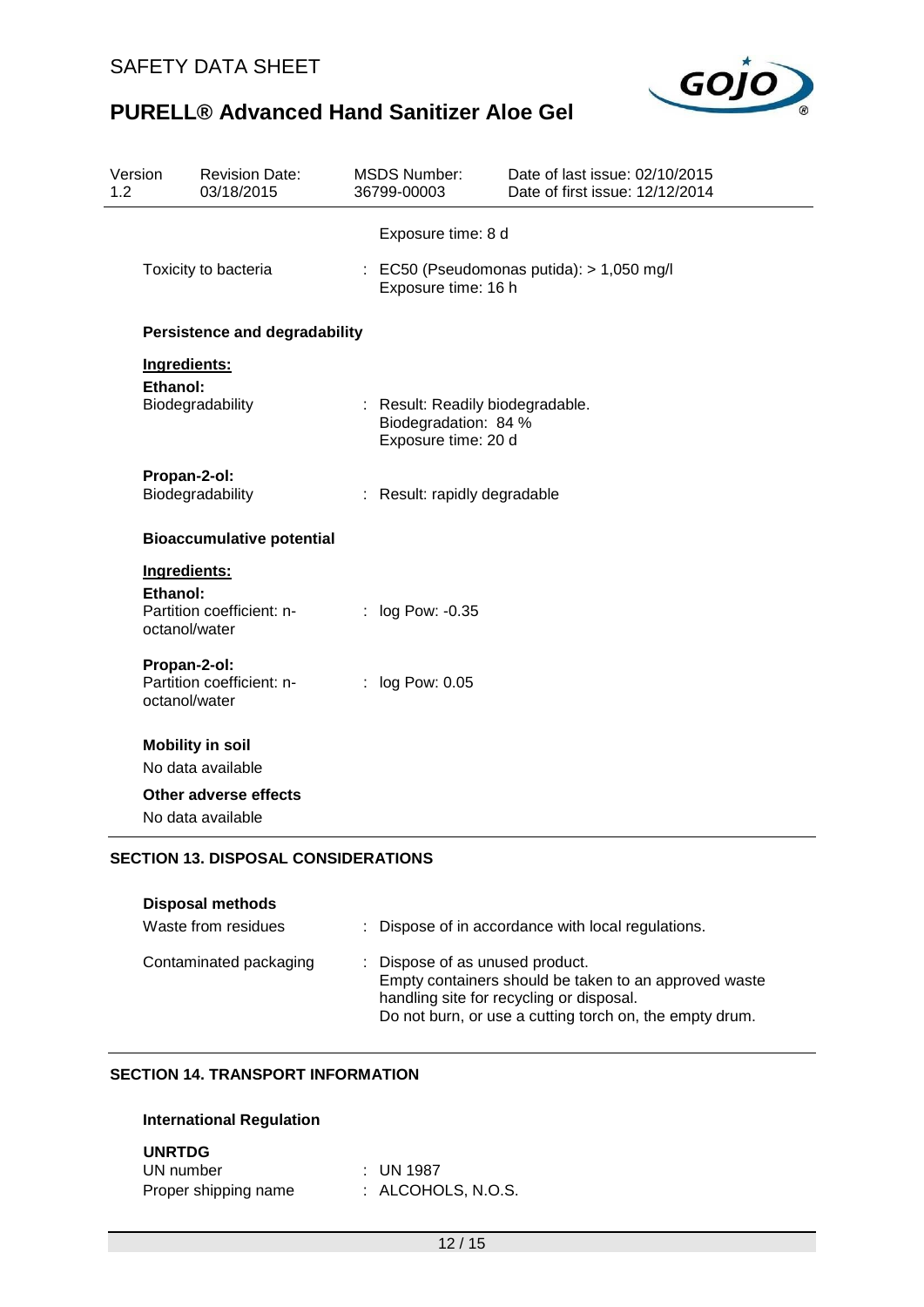

| Version<br>1.2 |                                                                                      | <b>Revision Date:</b><br>03/18/2015                         | MSDS Number:<br>36799-00003                                                                             | Date of last issue: 02/10/2015<br>Date of first issue: 12/12/2014        |
|----------------|--------------------------------------------------------------------------------------|-------------------------------------------------------------|---------------------------------------------------------------------------------------------------------|--------------------------------------------------------------------------|
|                | Class<br>Packing group<br>Labels                                                     |                                                             | (Ethanol, Propan-2-ol)<br>3<br>$\pm$ 111<br>$\therefore$ 3                                              |                                                                          |
|                | <b>IATA-DGR</b><br>UN/ID No.                                                         | Proper shipping name                                        | $:$ UN 1987<br>: Alcohols, n.o.s.<br>(Ethanol, Propan-2-ol)                                             |                                                                          |
|                | <b>Class</b><br>Packing group<br>Labels<br>aircraft)                                 | Packing instruction (cargo<br>Packing instruction           | 3<br>: III<br><b>Flammable Liquids</b><br>: 366<br>: 355                                                |                                                                          |
|                | <b>IMDG-Code</b><br>UN number<br><b>Class</b><br>Packing group<br>Labels<br>EmS Code | (passenger aircraft)<br>Proper shipping name                | : UN 1987<br>: ALCOHOLS, N.O.S.<br>(Ethanol, Propan-2-ol)<br>3<br>$\therefore$ III<br>3<br>$: F-E, S-D$ |                                                                          |
|                |                                                                                      | Marine pollutant<br>Not applicable for product as supplied. | no                                                                                                      | Transport in bulk according to Annex II of MARPOL 73/78 and the IBC Code |
|                |                                                                                      | <b>Domestic regulation</b>                                  |                                                                                                         |                                                                          |
|                | <b>49 CFR</b>                                                                        | $IIN/IN/N1$ number                                          | $\cdot$ TIN 1097                                                                                        |                                                                          |

| UN/ID/NA number      | $:$ UN 1987        |
|----------------------|--------------------|
| Proper shipping name | : ALCOHOLS, N.O.S. |
| Class                | : 3                |
| Packing group        | : III              |
| Labels               | : FLAMMABLE LIQUID |
| <b>ERG Code</b>      | : 127              |
| Marine pollutant     | no                 |

### **SECTION 15. REGULATORY INFORMATION**

### **EPCRA - Emergency Planning and Community Right-to-Know**

### **CERCLA Reportable Quantity**

This material does not contain any components with a CERCLA RQ.

### **SARA 304 Extremely Hazardous Substances Reportable Quantity**

This material does not contain any components with a section 304 EHS RQ.

### **SARA 311/312 Hazards** : Fire Hazard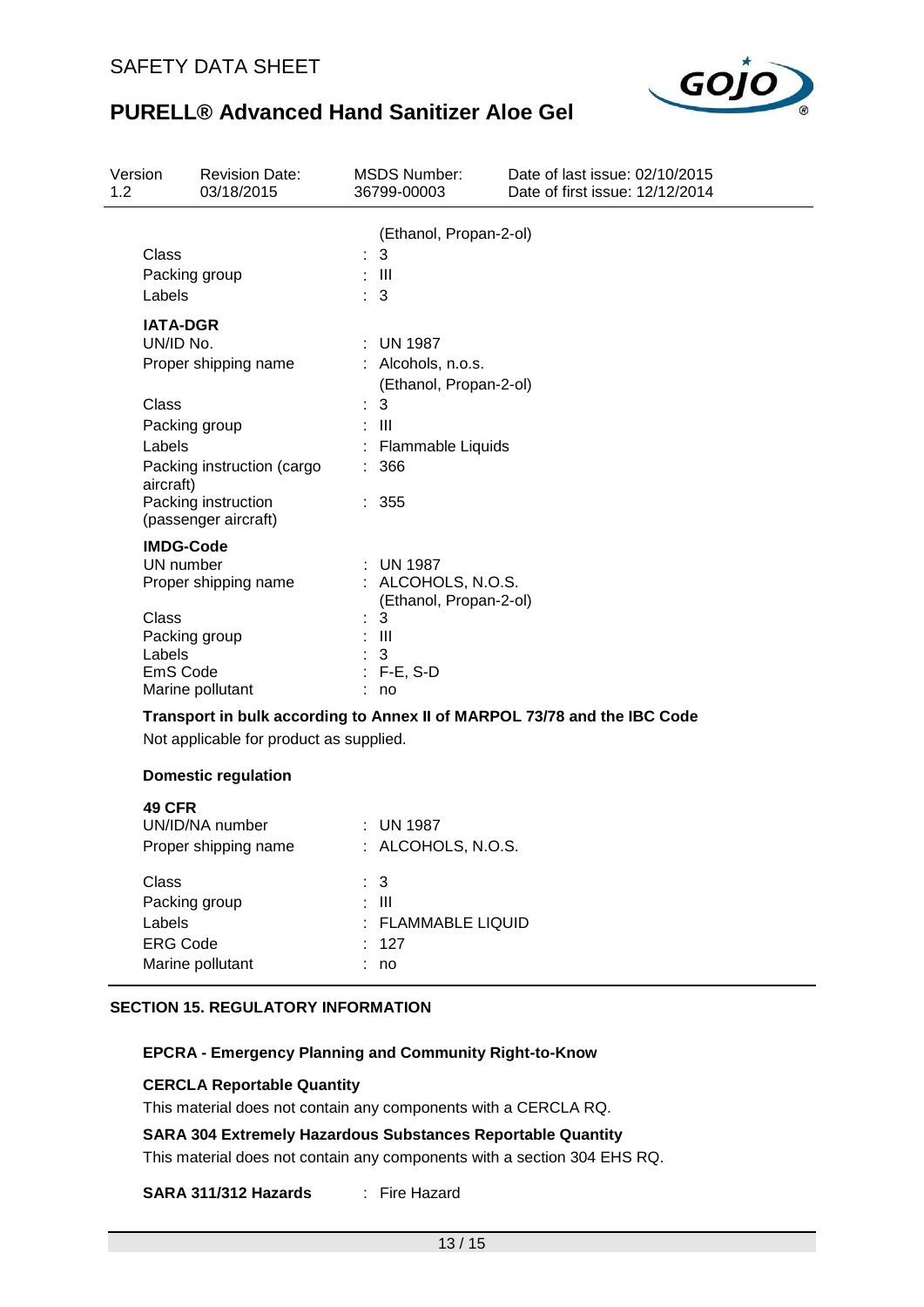

| Version<br>1.2  | <b>Revision Date:</b><br>03/18/2015 |  | <b>MSDS Number:</b><br>36799-00003                                                                                                            | Date of last issue: 02/10/2015<br>Date of first issue: 12/12/2014                                            |            |  |
|-----------------|-------------------------------------|--|-----------------------------------------------------------------------------------------------------------------------------------------------|--------------------------------------------------------------------------------------------------------------|------------|--|
|                 |                                     |  | <b>Acute Health Hazard</b>                                                                                                                    |                                                                                                              |            |  |
| <b>SARA 302</b> |                                     |  |                                                                                                                                               | : No chemicals in this material are subject to the reporting<br>requirements of SARA Title III, Section 302. |            |  |
| <b>SARA 313</b> |                                     |  | : The following components are subject to reporting levels<br>established by SARA Title III, Section 313:                                     |                                                                                                              |            |  |
|                 |                                     |  | Propan-2-ol                                                                                                                                   | 67-63-0                                                                                                      | 3.4086%    |  |
|                 | <b>US State Regulations</b>         |  |                                                                                                                                               |                                                                                                              |            |  |
|                 | Pennsylvania Right To Know          |  |                                                                                                                                               |                                                                                                              |            |  |
|                 | Ethanol                             |  |                                                                                                                                               | 64-17-5                                                                                                      | $50 - 70%$ |  |
|                 | Water                               |  |                                                                                                                                               | 7732-18-5                                                                                                    | $30 - 50%$ |  |
|                 | Propan-2-ol                         |  |                                                                                                                                               | 67-63-0                                                                                                      | $1 - 5%$   |  |
|                 | <b>New Jersey Right To Know</b>     |  |                                                                                                                                               |                                                                                                              |            |  |
|                 | Ethanol                             |  |                                                                                                                                               | $64 - 17 - 5$                                                                                                | $50 - 70%$ |  |
|                 | Water                               |  |                                                                                                                                               | 7732-18-5                                                                                                    | $30 - 50%$ |  |
|                 | Propan-2-ol                         |  |                                                                                                                                               | 67-63-0                                                                                                      | $1 - 5%$   |  |
|                 | <b>California Prop 65</b>           |  | This product does not contain any chemicals known to the<br>State of California to cause cancer, birth, or any other<br>reproductive defects. |                                                                                                              |            |  |
|                 |                                     |  |                                                                                                                                               | The ingredients of this product are reported in the following inventories:                                   |            |  |

AICS : All ingredients listed or exempt.

## **Inventories**

AICS (Australia), DSL (Canada), IECSC (China), REACH (European Union), ENCS (Japan), ISHL (Japan), KECI (Korea), NZIoC (New Zealand), PICCS (Philippines), TCSI (Taiwan), TSCA (USA)